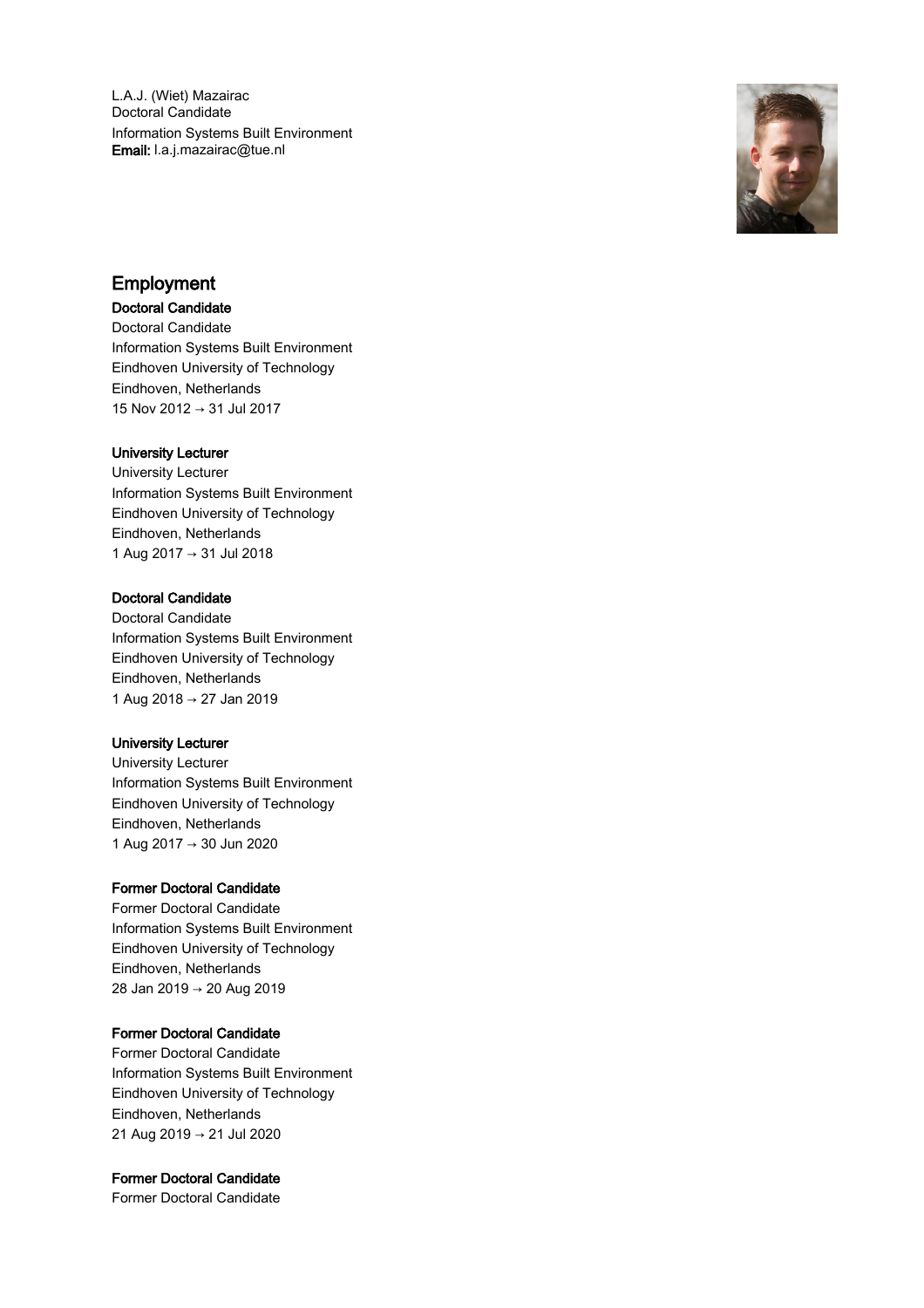Information Systems Built Environment Eindhoven University of Technology Eindhoven, Netherlands 28 Jan 2019 → 31 Jul 2020

## Former Doctoral Candidate

Former Doctoral Candidate Information Systems Built Environment Eindhoven University of Technology Eindhoven, Netherlands 1 Sep 2020 → 31 Aug 2021

## Doctoral Candidate

Doctoral Candidate Information Systems Built Environment Eindhoven University of Technology Eindhoven, Netherlands 1 Sep 2021 → 31 Aug 2022

#### Research and Development Engineer

Ecovat Renewable Energy Technologies **Netherlands** 1 Mar 2017  $\rightarrow$  present

# Research output

## The willingness of Dutch citizens to participate in a prosumer community: a stated choice experiment

Dane, G., Borgers, A., de Vet, L. F. J. & Mazairac, W., 2019, 24th International Conference on Urban Planning and Regional Development in the Information Society GeoMultimedia 2019. Schrenk, M., Popovich, V. V., Zeile, P., Elisei, P., Beyer, C. & Ryser, J. (eds.). p. 799-808 10 p.

## Optimization of the transition towards a sustainable integrated multi-carrier energy network

Mazairac, L. A. J., Salenbien, R., Desmedt, J. & de Vries, B., 27 Sep 2016.

#### Optimal design and operation of an integrated multi-energy system for smart cities

van Beuzekom, I., Mazairac, L. A. J., Gibescu, M. & Slootweg, J. G., 2016, IEEE International Energy Conference (Energycon 2016), 4-8 April 2016, Leuven, Belgium. PIscataway: Institute of Electrical and Electronics Engineers, 7 p.

#### Integrated topology optimisation of multi-energy networks

Mazairac, L. A. J., Salenbien, R., Vanhoudt, D., Desmedt, J. & Vries, de, B., 1 Dec 2015, In: Euroheat and Power. 2015, 4 , p. 20-22

#### Mixed-integer linear program for an optimal hybrid energy network topology

Mazairac, L. A. J., Salenbien, R. & de Vries, B., 22 Nov 2015, Proceedings of the 4th International Conference on Renewable Energy Research and Applications (ICRERA 2015), November 22-25, 2015, Palermo, Italy.

#### Integrated modeling and simulation of electricity, gas and heat networks underlying a sustainable city infrastructure

Mazairac, L. A. J., Salenbien, R., Vanhoudt, D., Desmedt, J. & Vries, de, B., 2015, Book of abstracts: International Conference on Smart Energy Systems and 4th Generation District Heating, Copenhagen, Denmark, 25 August 2015.. Lund, H. & Mathiesen, B. V. (eds.). Copenhagen: Aalborg University

## Towards an optimal topology for hybrid energy networks

Mazairac, L. A. J., Salenbien, R. & de Vries, B., 2015, Proceedings of the 22nd EG-ICE International Workshop, 13-16 July 2015, Eindhoven, The Netherlands. Eindhoven, The Netherlands, p. 1-10